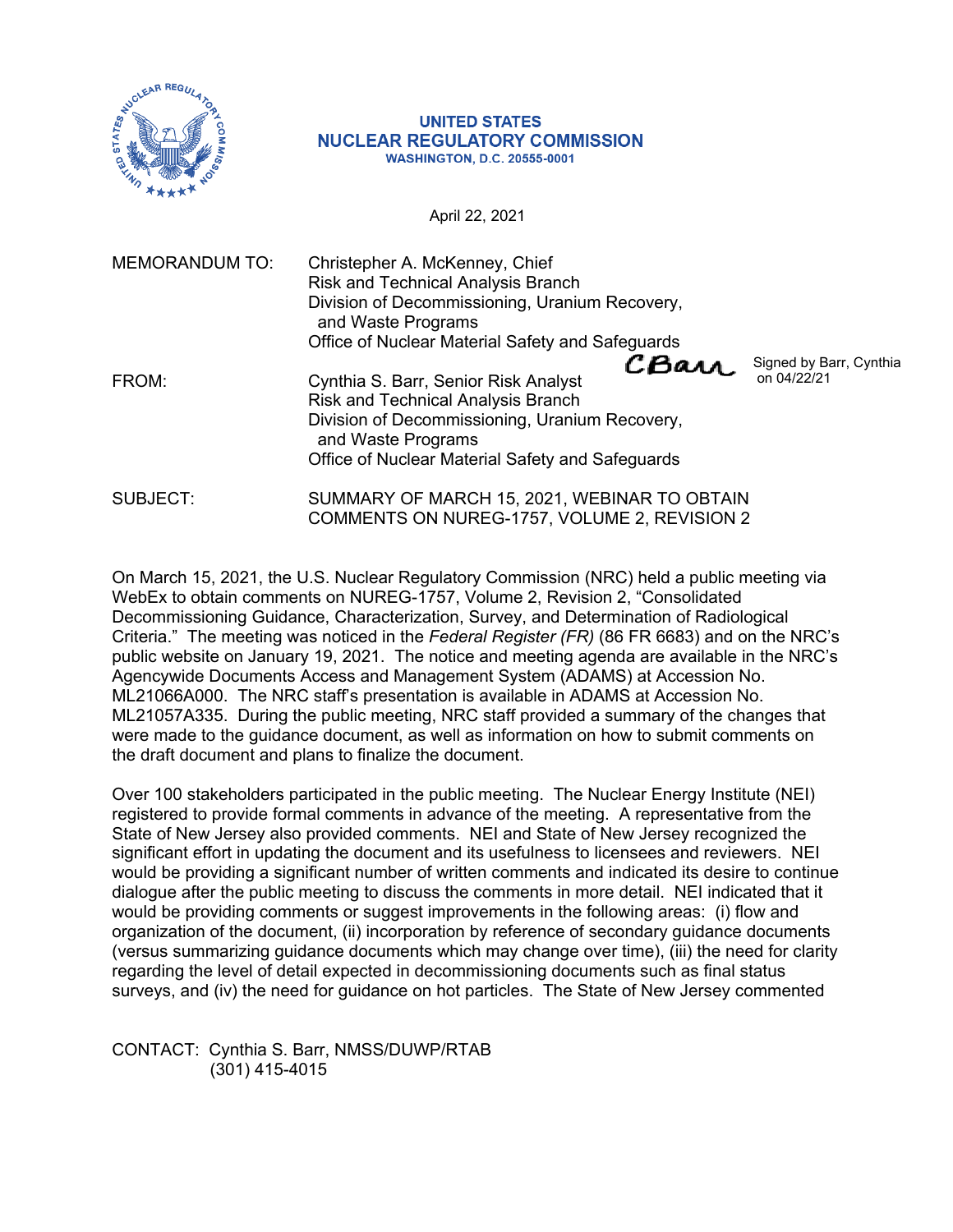that the guidance document is used quite extensively and noted that NRC should be aware that the States also use it in areas that the NRC does not regulate and that changes could have an impact on those programs (e.g., Technologically Enhanced Naturally Occurring Radioactive Material).

Members of the public also asked clarifying questions or indicated their intent to provide follow-up comments related to the following areas:

- A question was raised regarding the timeline for incorporation of updates from Multi-Agency Radiological Survey and Site Investigation Manual (MARSSIM), Multi-Agency Radiation Survey and Assessment of Materials, and Equipment and Multi-Agency Radiological Laboratory Analytical Protocols Manual.
- Questions were raised about guidance on subsurface surveys and several stakeholders expressed interest in participating in the workshop NRC plans to have this summer on the topic.
- A question was raised about the applicability of Scenario B for uranium mill tailings.
- A question was raised about the primary lessons learned that were incorporated into the guidance document.
- A question was raised about updates to NUREG-1757, Volumes 1 and 3.
- A general question was raised about the content of the technical guidance document.

NRC responded that it had representation on the MARSSIM working group and worked closely with the working group on updates although some updates to NUREG-1757, Volume 2, Revision 2, might be necessary following finalization of MARSSIM Revision 2 document namely reference to Revision 2 of the document. NRC reiterated its plans to continue interacting with interested stakeholders following the meeting most notably the workshop on subsurface radiological surveys and dose modeling planned for this summer. NUREG-1757, Volume 1 is planned for publication this year, while no plans are currently underway to update Volume 3. NRC listed the key changes to the document primarily found on survey of excavations and associated with soil reuse in Appendix G, consideration of elevated areas in Appendix I, exposure scenarios for large basement substructures in Appendix J, and a new appendix O on composite sampling. The full transcript of the meeting is available at Accession No. ML21102A273.

Enclosure: List of Attendees